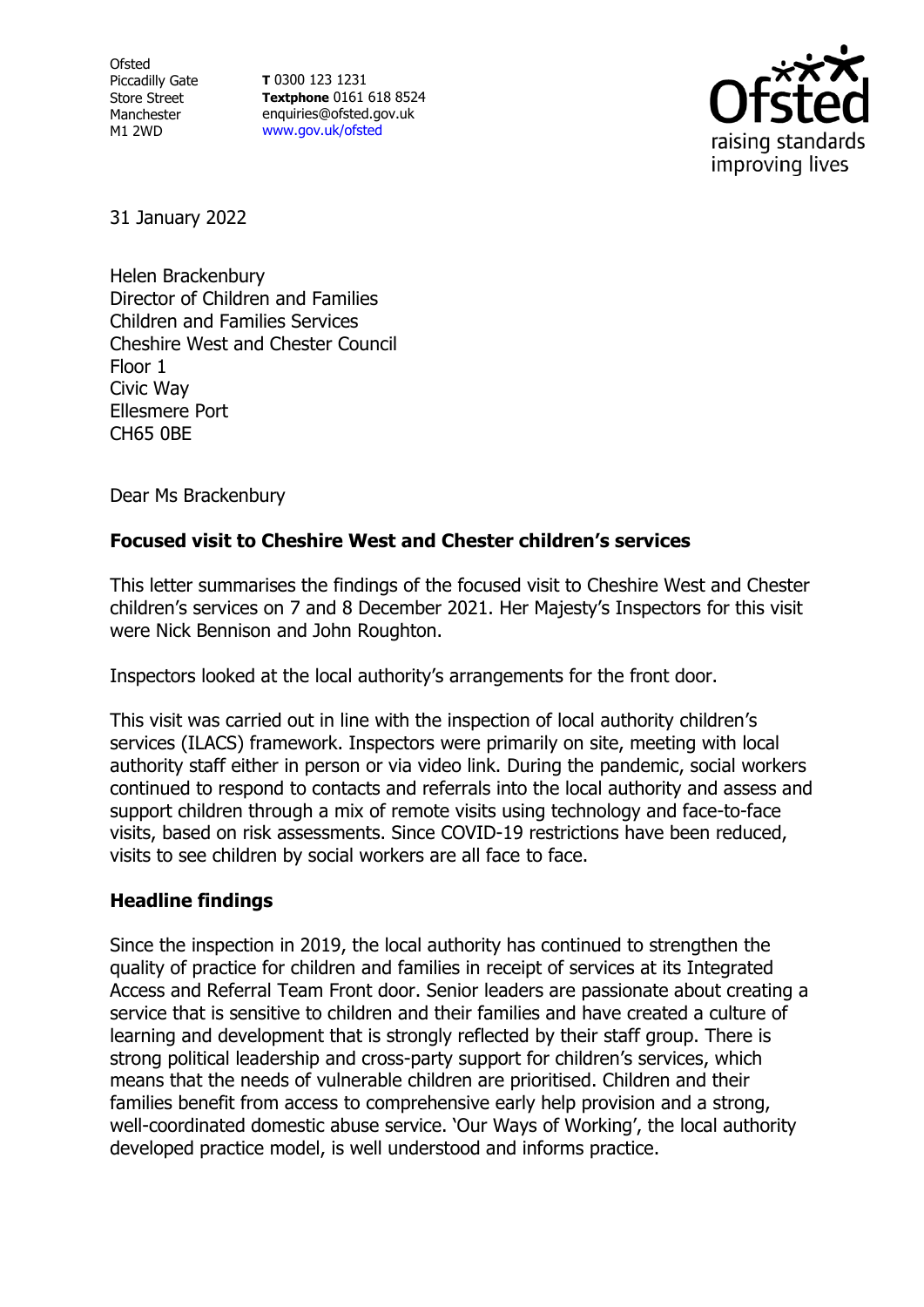

## **What needs to improve in this area of social work practice?**

- Safety planning for children, in advance of initial child protection plans being formalised.
- Quality assurance arrangements, to ensure that actions are completed, and children's and parents' feedback is sought to inform practice for children.
- Actions and timescales should be clearly recorded in supervision records.

## **Main findings**

Children and families benefit from a timely response to contacts and referrals into the local authority's front door service. Lateral checks are swiftly completed and information gathering is thorough, with a clear analysis of concerns and strengths within family networks. Parental consent is generally gained. Where there are safeguarding concerns and consent is dispensed with, this is agreed at an appropriate management level and clearly recorded. There is robust management oversight throughout these processes, which ensures that children's safeguarding and welfare needs are well understood, and they receive the right help at the right time.

When children are stepped down to early help services, they receive a thorough assessment that identifies need and results in a clear multi-agency plan, which is developed with the family. Children benefit from a comprehensive range of early help services and interventions that meet their needs. This responsiveness to children's needs at an early stage prevents them escalating to statutory children's services.

Children who do require statutory services receive a timely response from social work teams in the area in which they live. Assessments undertaken by these locality teams are thorough and timely and sensitively gather children's views as well as those of parents and other agencies. Social workers know their children well and can articulate a clear analysis of their needs. The assessment work is a strong area of practice. Management oversight consistently ensures actions to safeguard and promote the welfare of children are progressed. While assessments are being undertaken, any immediate identified needs are responded to promptly and children benefit from access to support and services. This means that there is no delay in children gaining early help to improve their experiences.

When children are at risk of harm, strategy meetings are timely and attended by all relevant agencies. These meetings result in clear and appropriate risk assessments and timely multi-agency decision-making. Where the threshold is met for a section 47 inquiry, the majority are thorough and provide a detailed analysis of risk. Where section 47 inquiries identify risk, prompt action is taken to safeguard children. Safety plans are in place for children following the section 47 inquiry. Social workers understand what actions are needed to safeguard children and can clearly verbalise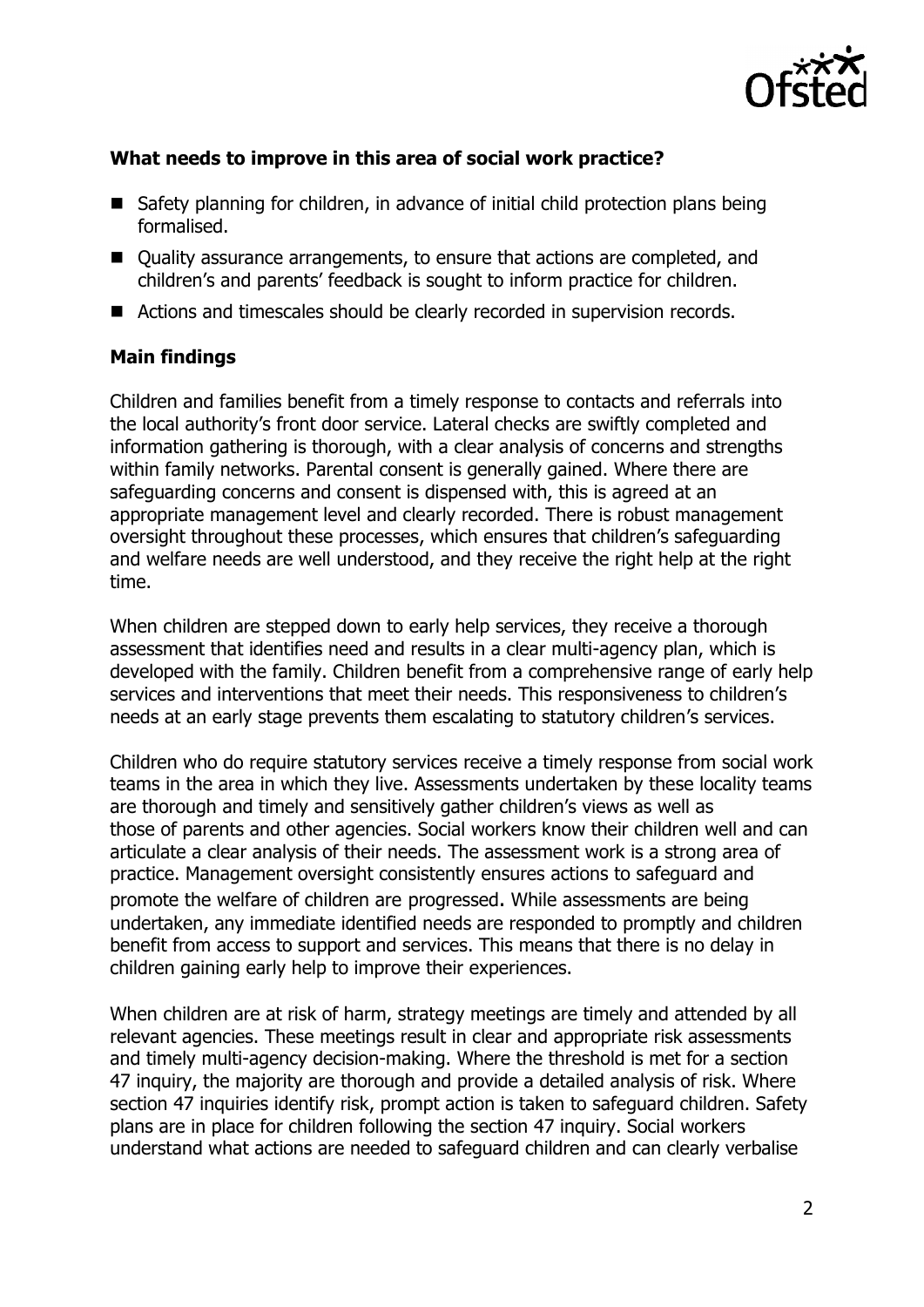

them. However, the safety plans were not on children's records. When inspectors raised this, senior leaders took immediate action to progress this area of recording.

Children mostly experience timely and appropriate progression to initial child protection conferences. In a small number of cases, there has been a delay in initial child protection conferences taking place. The rationale for this is not always made clear on children's records. For some of these children the delay was reasonable and proportionate. The local authority acknowledged the lack of recorded rationale and gave assurances that they would address this.

Child exploitation risk assessments are routinely completed by referring agencies when they have identified concerns that a child may be at risk of exploitation. Weekly child exploitation hub meetings help to promote effective information-sharing between partners and appropriate interventions are provided to reduce exploitation risk. Peer mapping is used effectively to understand potential links and relationships and ensure a coordinated approach to disruption and risk management.

Children and families benefit from a strong and coordinated response to domestic abuse. The Domestic Abuse Intervention and Prevention Service is helping to ensure a joined-up approach, so that victims, perpetrators and children of the family are well supported. Children and families have access to a range of interventions to reduce risk and increase safety, for example, the 'Jigsaw' and 'Gateway' programmes for recovering child and adult victims. The quality of information from the police has improved, and the voice of the child, or observations, are routinely recorded, helping to inform next steps and support for children and their families.

Social workers receive regular supervision, however, records are variable in quality and any resulting actions lack timescales. This can lead to a lack of focus on timely and effective planning for children.

The local authority has a comprehensive workforce development strategy. This supports the professional development of the social care workforce. It has assisted in creating a stable workforce with a wide range of experience who are sufficiently skilled in supporting children and their families.

The local authority has robust quality assurance arrangements which include partner agencies and councillors. The involvement of a range of partners and councillors is a strength, ensuring both responsibility for and awareness of the service delivery to vulnerable children. The practice reviews and multi-agency audits that are undertaken identify areas of good practice and development. However, the local authority cannot always be assured that actions from practice reviews and multiagency audits are progressed. Feedback from children and families does not routinely inform the practice review and multi-agency audit process. The local authority acknowledges the importance of capturing the voice of children and families and their experiences of service delivery to inform service planning, and has early plans in place to develop this further.